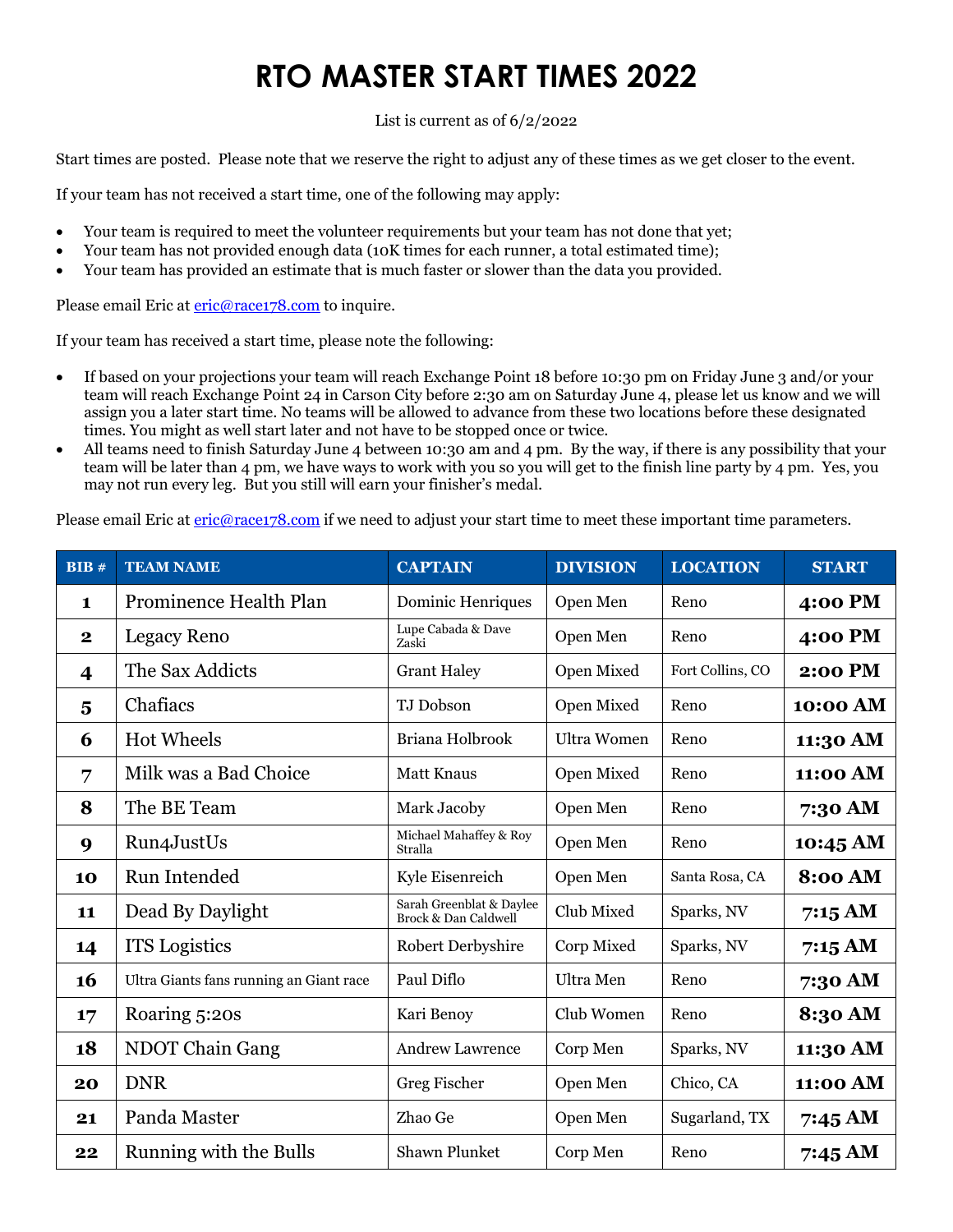| BIB# | <b>TEAM NAME</b>                      | <b>CAPTAIN</b>                                 | <b>DIVISION</b>    | <b>LOCATION</b>   | <b>START</b> |
|------|---------------------------------------|------------------------------------------------|--------------------|-------------------|--------------|
| 24   | Mikkeller Running Club Reno Men       | Alvaro Maldonado                               | Club Men           | Reno              | 10:00 AM     |
| 25   | The Pacemakers                        | Josh Larkin                                    | Open Mixed         | Reno              | 8:15 AM      |
| 26   | <b>Acidotic Mudpiles</b>              | Jennifer Tan                                   | Open Mixed         | Reno              | 11:30 AM     |
| 27   | farfromthevanagain                    | Liz Fletcher                                   | Open Mixed         | Reno              | 9:00 AM      |
| 28   | Old Rusty Mental and Tired (ORMAT)    | Cliff Townsend &<br>Jennifer McDougall         | Open Mixed         | Sparks, NV        | 9:20 AM      |
| 29   | <b>BeaverFit North America</b>        | <b>Scott Wing</b>                              | Corp Men           | Reno              | 10:45 AM     |
| 30   | Long and Hard with a Happy Ending     | Robyn Sackrison                                | Open Mixed         | Verdi, NV         | 9:00 AM      |
| 31   | Sierra Storm                          | Amber Borden                                   | Open Mixed         | Reno              | 7:15AM       |
| 32   | Girls Gone ULTRA                      | <b>Ashley Hall</b>                             | <b>Ultra Women</b> | Reno              | 8:45 AM      |
| 33   | Where's Waldo's Van?                  | Kirstin Galindo                                | Open Mixed         | Reno              | 10:30 AM     |
| 34   | Why did I agree to do this again??    | Morgan Brantner & Ricky<br>Nguyen              | Open Mixed         | Reno              | 7:30 AM      |
| 35   | Ultra Ouch                            | Jason Elia                                     | <b>Ultra Mixed</b> | Reno              | 8:45 AM      |
| 36   | For Whom the Bells Toll               | Margaret Erickson                              | Open Mixed         | Bend, OR          | 7:00 AM      |
| 37   | <b>MissFits</b>                       | Cynda Horning                                  | Open Women         | Sparks, NV        | 7:00 AM      |
| 38   | <b>SIJ Kickers</b>                    | <b>Misty Williams</b>                          | Corp Mixed         | Reno              | 7:30 AM      |
| 39   | <b>Bad Habits</b>                     | Kent Sampson                                   | <b>Ultra Mixed</b> | Sparks, NV        | 7:30 AM      |
| 40   | Sierra Survivors-ULTRA                | Chris Labuhn                                   | <b>Ultra Mixed</b> | Portland, OR      | 7:30 AM      |
| 41   | Team Mojo                             | Jennifer Miceli & Jordan<br>Howell             | Club Mixed         | Reno              | 10:30 AM     |
| 43   | <b>Team De:terminence</b>             | Bridget Johnston & Sean<br>Baumstark           | Open Mixed         | Sacramento, CA    | 7:15 AM      |
| 45   | A Running Joke                        | <b>Tiffany Patrick</b>                         | Open Mixed         | Reno              | 7:00 AM      |
| 47   | <b>Association of Slow Runners</b>    | Veronica De Leon                               | Open Mixed         | Elko, NV          | 7:45 AM      |
| 48   | The Old Ophir Saloon Express          | Patrick Quinn                                  | Corp Men           | Washoe Valley, NV | 10:00 AM     |
| 49   | <b>Independent Craft Beer Runners</b> | Therese Burch                                  | Open Mixed         | Roseville, CA     | 7:15AM       |
| 50   | Chafe What Ya Momma Gave Ya           | Sara Kwasna & Nadyne<br>Burra                  | Open Mixed         | Sparks, NV        | 8:15 AM      |
| 51   | Sierra Nevada Corporation             | Ayse Caglar                                    | Corp Mixed         | Sparks, NV        | 9:20 AM      |
| 52   | Gym Class Zeros                       | Lindsey Batavia                                | Open Mixed         | Reno              | 8:15 AM      |
| 54   | Dead By Moonlight                     | Daylee Brock                                   | Open Mixed         | Sparks, NV        | 7:45 AM      |
| 55   | <b>Stale Brownies</b>                 | Ninaad Vaidya                                  | Masters Men        | Sugar Land, TX    | 9:40 AM      |
| 56   | Frizz in my Pants                     | Pete Marshall                                  | Open Mixed         | Reno              | 11:00 AM     |
| 57   | <b>Mission Senior Living</b>          | Laura Higman & Reanna<br>Abare & Nate Williams | Corp Mixed         | Carson City, NV   | 8:15 AM      |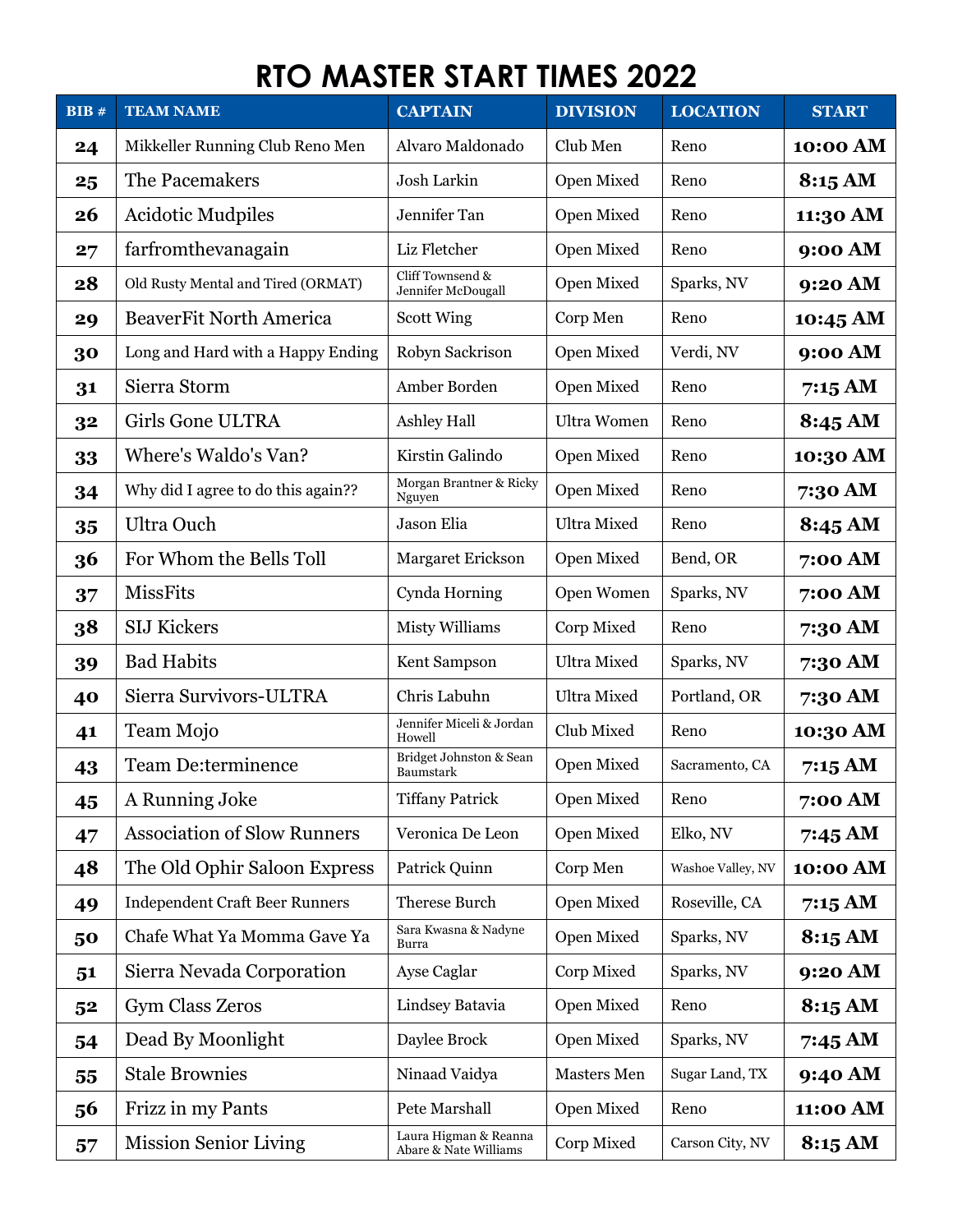| BIB# | <b>TEAM NAME</b>                      | <b>CAPTAIN</b>                                   | <b>DIVISION</b>    | <b>LOCATION</b>  | <b>START</b>   |
|------|---------------------------------------|--------------------------------------------------|--------------------|------------------|----------------|
| 59   | Run-Weiser                            | John Lockwood                                    | Open Mixed         | Shurz, NV        | 9:20 AM        |
| 60   | Dude, Where's My Car?                 | Matthew Bevington &<br><b>Arthur Pascual</b>     | Open Men           | Reno             | 9:40 AM        |
| 61   | The Mountains are Calling             | Melanie Hornsby & Dave<br>Schroeder              | Open Mixed         | Dayton, NV       | 8:45 AM        |
| 62   | Eide Bailly LLP                       | Alli Nagel                                       | Corp Men           | Reno             | 9:00 AM        |
| 64   | Ladies of Mikkeller Running Club Reno | Camille Malquist                                 | Club Women         | Reno             | 7:15 AM        |
| 65   | <b>Powered by Super Burrito</b>       | Karen Purcell                                    | Open Mixed         | Reno             | 8:30 AM        |
| 67   | <b>Against Medical Advice</b>         | John Mortensen & Toby<br>Frescholtz              | Open Mixed         | Reno             | 9:40 AM        |
| 68   | Will Run for R&R's                    | Hilary Griffin                                   | Open Mixed         | Kankakee, IL     | 9:00 AM        |
| 69   | <b>Half Minds</b>                     | Rebecca Rhodes                                   | Open Men           | Menlo Park, CA   | 8:45 AM        |
| 70   | <b>East Fork Firefighters</b>         | <b>Nick Summers</b>                              | Corp Men           | Minden, NV       | <b>NOON</b>    |
| 71   | <b>Reno RUNegades</b>                 | <b>Ryan Nelson</b>                               | Open Men           | Reno             | 1:00 PM        |
| 72   | <b>River City Logistics</b>           | Maria Ontiveros                                  | Corp Mixed         | Sparks, NV       | 9:20 AM        |
| 73   | The Sinister Six                      | Dustin King                                      | Ultra Men          | Reno             | 11:30 AM       |
| 74   | #letsdothis                           | Michaele "Mikie"<br>Franklin                     | <b>Ultra Women</b> | Sparks, NV       | 7:30 AM        |
| 75   | Muggle Mayhem                         | Marchelle Marich                                 | Open Mixed         | Ruth, NV         | 7:00 AM        |
| 76   | <b>BDJ</b> Torts Illustrated          | Deebe Cooke                                      | Open Mixed         | Reno             | 7:45 AM        |
| 77   | Death Star 6                          | <b>Tim Schultz</b>                               | Ultra Men          | Lodi, CA         | 7:30 AM        |
| 78   | Yo Mama So Fast                       | Britani Wester                                   | Open Women         | Sparks, NV       | 7:00 AM        |
| 79   | <b>Just Add Water</b>                 | Anne Kollar                                      | Open Mixed         | Windsor, CO      | 9:40 AM        |
| 80   | Kaia Girls Gone Miles                 | Katie McCrosky                                   | Club Women         | Gardnerville, NV | 7:15AM         |
| 81   | Not Fast Just Furious                 | Jared Rossi & Kelly<br>Anderson                  | Open Mixed         | Reno             | <b>8:00 AM</b> |
| 83   | Train Wreck'd                         | Nicholl Johnson                                  | Corp Mixed         | Reno             | 7:45 AM        |
| 84   | <b>Eclipse Pizza</b>                  | Anna Costello                                    | Open Women         | Reno             | 2:00 PM        |
| 85   | Performance Enhancing Druggists       | Erika Gardiner                                   | Open Mixed         | Reno             | 7:45 AM        |
| 87   | <b>Silver Strike Crossfit</b>         | Beth Dunning & Ronda<br>Dunning & Sarahi Ramirez | Open Mixed         | Carson City, NV  | <b>8:00 AM</b> |
| 88   | Smells Like No Spirit                 | Greta Brown                                      | Open Mixed         | Sparks, NV       | 10:15 AM       |
| 89   | <b>Absolut Runners</b>                | Lora Carlson                                     | Open Mixed         | Reno             | 10:00 AM       |
| 90   | <b>Early Start Time</b>               | Adrian Paschal                                   | Open Mixed         | Reno             | <b>8:00 AM</b> |
| 91   | Roadkill Café                         | Rhonda Beadell                                   | Open Mixed         | Sparks, NV       | 11:00 AM       |
| 92   | <b>Beef Cakes</b>                     | Kathryn Benson                                   | <b>Ultra Mixed</b> | Eureka, NV       | 7:45 AM        |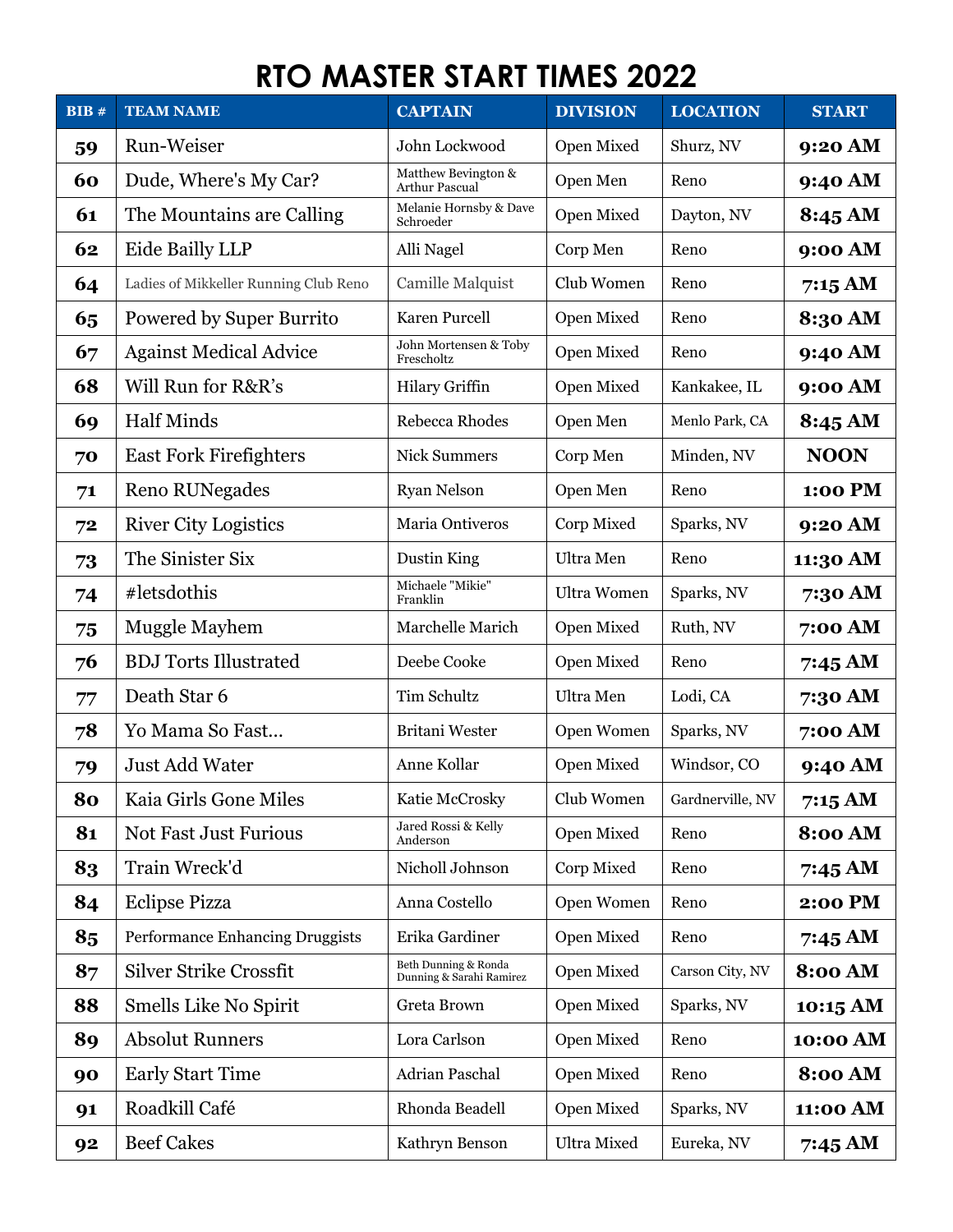| BIB#       | <b>TEAM NAME</b>                                                    | <b>CAPTAIN</b>                   | <b>DIVISION</b>      | <b>LOCATION</b>   | <b>START</b>       |
|------------|---------------------------------------------------------------------|----------------------------------|----------------------|-------------------|--------------------|
| 93         | Girls Night Out                                                     | Leah Sherbondy                   | Open Women           | Sparks, NV        | <b>8:00 AM</b>     |
| 94         | Reno Races' Fast Mother Forkers                                     | Sam Baugh                        | Club Mixed           | Reno              | <b>NOON</b>        |
| 96         | <b>CAPAAZ</b>                                                       | Anthony Sotelo                   | Ultra Men            | Reno              | 8:45 AM            |
| 97         | Slojo                                                               | Sarah Phillips                   | Open Mixed           | Reno              | 8:15 AM            |
| 98         | Nice Asphalt                                                        | Jaime Whisler                    | Open Mixed           | Sparks, NV        | 7:15 AM            |
| 99         | Nice Asphalt Too                                                    | <b>Alison Moss</b>               | Open Mixed           | Sparks, NV        | 7:15 AM            |
| 100        | Running on Thin Air                                                 | <b>Audrey Hansen</b>             | Open Mixed           | Mammoth Lakes, CA | 1:00 PM            |
| 101        | <b>Free Range Chicks</b>                                            | Rebecca Parkin                   | Open Women           | Reno              | 8:15 AM            |
| 102        | <b>Reno's Okayest Runners</b>                                       | Amy Barthel                      | Open Mixed           | Reno              | 7:30 AM            |
| 103        | The A Team                                                          | Amanda Twitchell                 | Open Mixed           | Reno              | 8:15 AM            |
| 105        | <b>Valley Girls</b>                                                 | <b>Brittany Muff</b>             | Open Women           | Chico, CA         | 11:00 AM           |
| 106        | <b>Max Results Reno</b>                                             | <b>Max McManus</b>               | Open Mixed           | Reno              | 10:30 AM           |
| 107        | PB&J Legs Part Deux                                                 | Corey Botma                      | Club Mixed           | Reno              | 10:00 AM           |
| 108        | <b>None Shall Pass</b>                                              | John Linton                      | Open Mixed           | Reno              | <b>8:00 AM</b>     |
| 109        | Cirque de Sore Legs                                                 | Lisa Schmidt                     | Open Mixed           | Reno              | 8:30 AM            |
| <b>110</b> | Teacher Ditch Day: The RTO is WAY easier<br>than writing sub plans! | <b>Richard Clark</b>             | Corp Mixed           | Reno              | 8:15 AM            |
| 111        | Running over the hills, while over the hill                         | George Ulrich                    | <b>Masters Mixed</b> | Klamath Falls, OR | $10:15 \text{ AM}$ |
| 112        | What's in a name?                                                   | Melissa Stearns                  | Club Mixed           | Chico, CA         | 10:00 AM           |
| 113        | #memetastic                                                         | Michelle Balleweg                | Open Mixed           | Reno              | 7:45 AM            |
| 114        | Run from the Sun                                                    | <b>Irene Mannering</b>           | Corp Mixed           | Reno              | 8:00 AM            |
| 115        | The B.A. Nodes                                                      | Robert Bauer & Laura<br>Crawford | Open Mixed           | Sparks, NV        | 7:45 AM            |
| <b>116</b> | <b>Batch It Crazy</b>                                               | Peter Anderson                   | Ultra Men            | Reno              | 1:00 PM            |
| 117        | <b>Adventurous Adventures</b>                                       | David Rhodes & Ronal<br>Guerrero | Club Men             | Reno              | 7:00 AM            |
| <b>118</b> | Grifols Sparks                                                      | <b>Taylor Davis</b>              | Corp Mixed           | Sparks, NV        | 7:00 AM            |
| 119        | <b>Happy Crampers</b>                                               | Cody Heimerdinger                | Open Men             | Reno              | 7:30 AM            |
| 121        | The 395                                                             | <b>Bret Schaeffer</b>            | Open Mixed           | Reno              | 10:00 AM           |
| 122        | Cobra KaiSweep the Leg                                              | Laurel Crossman                  | Open Mixed           | Carson City, NV   | <b>8:00 AM</b>     |
| 123        | Wenckebach 2.0                                                      | <b>Kelsey Coe</b>                | Open Mixed           | Sparks, NV        | 7:15AM             |
| 124        | Van, eNVy                                                           | Nicole Kattelman                 | Open Mixed           | Reno              | 8:30 AM            |
| 125        | Running Slow, Not Late                                              | Jennie Fong Buchanan             | Open Men             | Reno              | 10:30 AM           |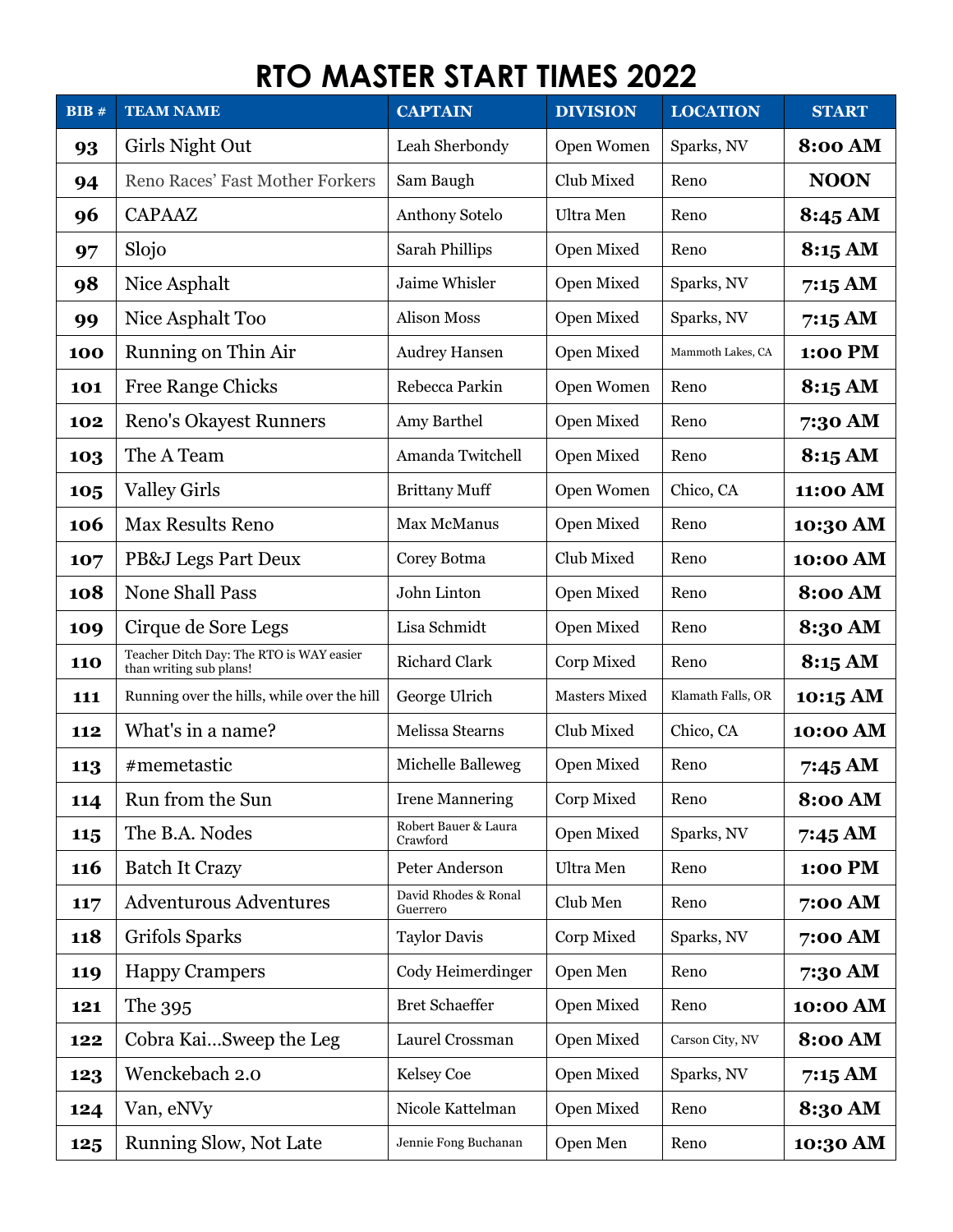| BIB# | <b>TEAM NAME</b>                                     | <b>CAPTAIN</b>                                  | <b>DIVISION</b>    | <b>LOCATION</b>    | <b>START</b>      |
|------|------------------------------------------------------|-------------------------------------------------|--------------------|--------------------|-------------------|
| 127  | <b>Blue Steel</b>                                    | Clay Hall                                       | Open Mixed         | Reno               | $7:45 \text{ AM}$ |
| 128  | <b>TyRANosaurus Rex</b>                              | Apryl Witherspoon                               | Open Mixed         | Anderson, CA       | 8:30 AM           |
| 129  | The Most Electrifying Van in Sports<br>Entertainment | <b>Megan Tabor</b>                              | Open Mixed         | Reno               | 7:30 AM           |
| 130  | The Mountains Are Calling And We Are Slow            | Josh Wiltse                                     | Open Men           | Reno               | 7:15 AM           |
| 131  | <b>Fat Boy Racing</b>                                | David Ernst                                     | Club Men           | Fallon, NV         | 11:00 AM          |
| 132  | Randalorians                                         | Nicole Day & Kristina<br>Kilborn & Ashley Smith | Open Mixed         | Reno               | 9:00 AM           |
| 133  | <b>Chasing Andy</b>                                  | <b>Jacob Phillips</b>                           | Open Mixed         | Sparks, NV         | 9:00 AM           |
| 134  | <b>Aches N Bacon</b>                                 | <b>Raymond Martinez</b>                         | Open Mixed         | Reno               | <b>8:00 AM</b>    |
| 135  | Don't Say Sandwich, Those Bananas are Mine!          | Del Jackson                                     | Ultra Men          | Reno               | 7:00 AM           |
| 136  | Kaia Girls Gone 178 Miles                            | Diona Negrete & Anne<br>Miller                  | Club Women         | Minden, NV         | 7:00 AM           |
| 137  | Sisters & Misters with Blisters                      | Julie Angst                                     | Open Mixed         | Reno               | 8:15 AM           |
| 138  | Battle Born Chicks from the Sticks                   | <b>Sissy Fordin</b>                             | Open Women         | Elko, NV           | 8:30 AM           |
| 139  | <b>Pitter Patter</b>                                 | Alan & Teri Salter                              | Open Mixed         | Sparks, NV         | 7:45 AM           |
| 140  | #SSOB                                                | Jessica Rodarte & Chloe<br>Blake                | Open Mixed         | Fernley, NV        | 7:30 AM           |
| 141  | <b>Elk Grove Ultras</b>                              | Walter Lytle                                    | Ultra Men          | Elk Grove, CA      | 11:30 AM          |
| 142  | Dye-ing to Run                                       | Margarita Vargas Estrada<br>& Edward Bueso      | Club Mixed         | Sparks, NV         | 11:00 AM          |
| 143  | <b>Scrambled Legs</b>                                | Tim Eisenmann                                   | Ultra Men          | Brooklyn, NY       | 9:40 AM           |
| 144  | Hit & Run                                            | <b>Tracy Warner</b>                             | Club Mixed         | San Francisco, CA  | 10:00 AM          |
| 145  | <b>Gold Rushers</b>                                  | Brian Tommasini                                 | Open Men           | Eldorado Hills, CA | $8:45 \text{ AM}$ |
| 146  | Over The Hills                                       | Scott Cunningham                                | <b>Ultra Mixed</b> | Reno               | 10:30 AM          |
| 149  | Runderwear                                           | William & Ashley<br>Monsley                     | Open Mixed         | Reno               | 7:15 AM           |
| 150  | Skinnies 8.0                                         | Todd Wright                                     | Open Men           | Fernley, NV        | <b>NOON</b>       |
| 151  | Legs Miserable                                       | Michelle Neff-<br>McCormack                     | Open Mixed         | Reno               | 8:00 AM           |
| 152  | 5am Degenerates                                      | Brianne Sullivan & Ann<br>Cardona               | Open Mixed         | Reno               | 7:30 AM           |
| 153  | Amazon                                               | Diane Gorden                                    | Open Men           | Sparks, NV         | 8:15 AM           |
| 154  | Thin Without Being Toned                             | Jennifer Winkler                                | Open Men           | Reno               | 8:45AM            |
| 155  | Lolly's Follies                                      | Clara Stamulis                                  | Open Mixed         | Reno               | 7:15 AM           |
| 156  | Where's Walden                                       | <b>Robert Gaedtke</b>                           | Open Mixed         | Reno               | 9:20 AM           |
| 157  | Who knows                                            | <b>Matthew Shaw</b>                             | Open Mixed         | Reno               | 10:30 AM          |
| 158  | Thin Air Fitness Dare                                | Keith Juhola                                    | Open Mixed         | Reno               | 7:15AM            |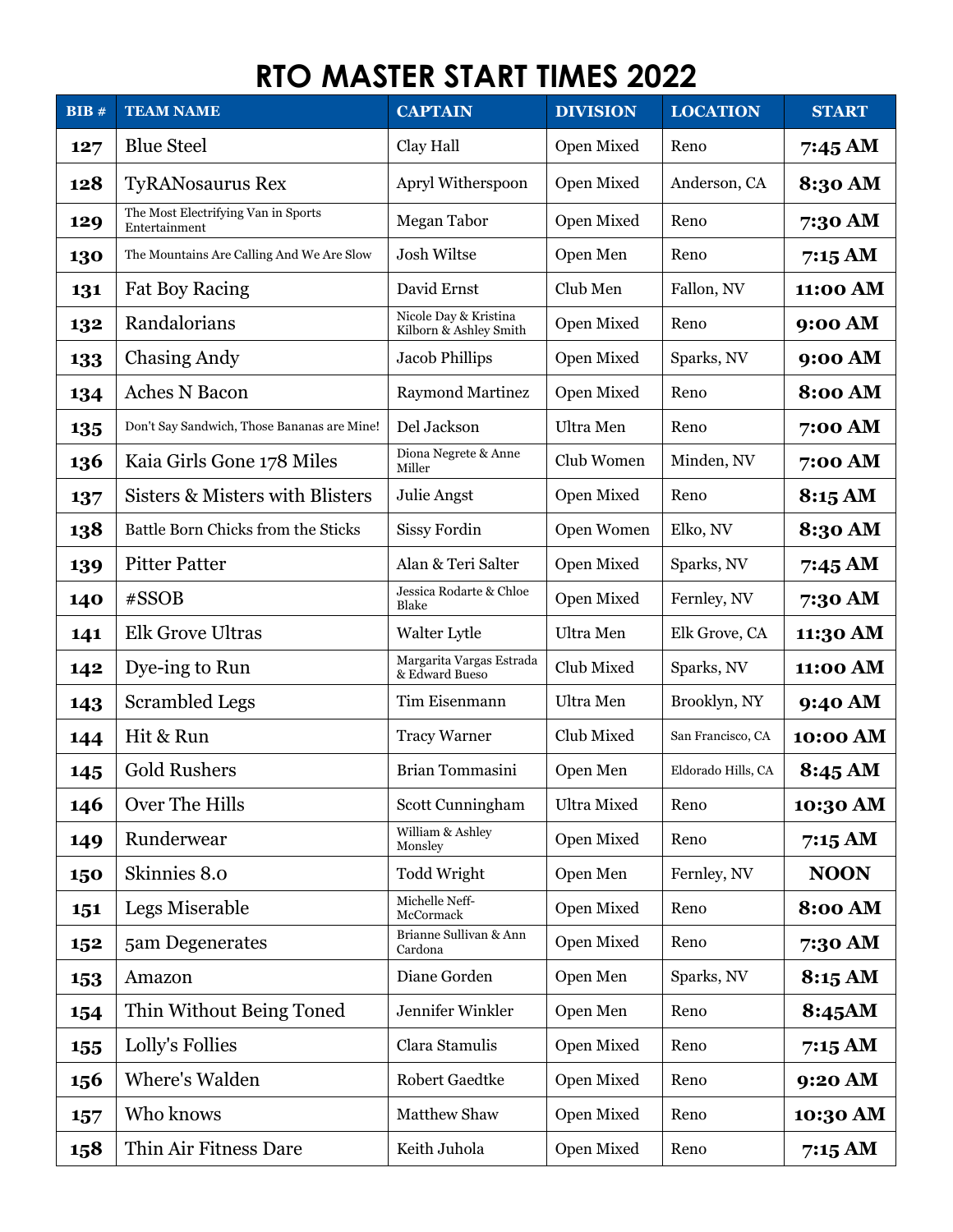| BIB#       | <b>TEAM NAME</b>                    | <b>CAPTAIN</b>                 | <b>DIVISION</b>    | <b>LOCATION</b> | <b>START</b>   |
|------------|-------------------------------------|--------------------------------|--------------------|-----------------|----------------|
| 159        | Average Joe's                       | Amanda Alverson                | Open Mixed         | Sparks, NV      | 8:15AM         |
| 160        | Eclectic Company Six-Pack           | Heidi Parker                   | Ultra Men          | Reno            | 8:45 AM        |
| 162        | erto                                | <b>Ryanne Walther</b>          | Corp Mixed         | Reno            | 7:15 AM        |
| 163        | Michelob Ultra                      | Matt Leathen                   | <b>Ultra Mixed</b> | Reno            | 7:00 AM        |
| 164        | Puff Puff Run                       | Ashlee Ernst                   | Open Mixed         | Reno            |                |
| 165        | <b>IMERYS</b>                       | Clay Diemert                   | Corp Mixed         | Fernley, NV     | 7:00 AM        |
| 166        | Juan of Dos Days                    | Ariana Huichapa                | Open Men           | Sparks, NV      | 7:00 AM        |
| 169        | Shufflin Gold Whisperers            | Shelby McManus                 | Open Mixed         | Reno            | <b>8:00 AM</b> |
| 170        | <b>Hot and Bothered</b>             | Mark Williams                  | Open Mixed         | Reno            | <b>NOON</b>    |
| 171        | VANdemic 2022                       | Kira Brooks                    | Open Mixed         | Carson City, NV | 7:00 AM        |
| 172        | <b>ILKB Roundhouse Runners</b>      | Ciera Biselli                  | Open Mixed         | Reno            | 8:15 AM        |
| 173        | <b>Dillon Health Wolves</b>         | Sam Henry                      | Open Mixed         | Reno            | 10:45 AM       |
| 174        | <b>Hold My Beer</b>                 | Samantha Slavik                | Open Mixed         | Reno            | <b>8:00 AM</b> |
| 175        | W.T.FWhere's The Finish?            | <b>Ryan Fields</b>             | Open Mixed         | Reno            | 8:15 AM        |
| 176        | Thank God We Have Tricare           | Joshua Sawyer                  | Open Men           | Fallon, NV      | 7:30 AM        |
| 178        | <b>Show Us Your Tots</b>            | Michael Arciniega              | Open Mixed         | Reno            | 11:00 AM       |
| 179        | <b>Hot and Dirty Dozen</b>          | Ashlie Teixeira-Smith          | Open Mixed         | Reno            | 11:30 AM       |
| <b>180</b> | Pirates of the Cure-ibbean          | Kayley Nielsen                 | Open Mixed         | Reno            | 7:00 AM        |
| 181        | New Relay-tionships                 | <b>Billie Wozniak</b>          | Open Mixed         | Verdi, NV       | 7:45 AM        |
| 182        | The Reno Dance Company              | <b>Adrienne Coats</b>          | Open Mixed         | Reno            | 11:30 AM       |
| 183        | <b>Half Fast Runners</b>            | Jonathan Marshall              | Open Mixed         | Reno            | 7:00 AM        |
| 184        | Inch by Angry Inch                  | Dale Keller                    | Open Men           | Reno            | 11:30 AM       |
| 185        | Dad Bods for the Bad Moms           | Jackson Beadell                | Open Men           | Sparks, NV      | 11:30 AM       |
| 186        | <b>ROP</b>                          | Peter Woods                    | Open Men           | Reno            | 9:40 AM        |
| 187        | Closing the Loop                    | Austin Chung                   | Open Men           | Reno            | 10:00 AM       |
| 188        | <b>Access to Healthcare Network</b> | Althea Lim                     | Corp Mixed         | Reno            | 7:30 AM        |
| 189        | Soles of Mischief                   | Matthew Sewell                 | Ultra Men          | Reno            | 10:15 AM       |
| 190        | Make Slacking Great Again           | Joan Munden                    | Open Mixed         | Reno            | 7:30 AM        |
| 191        | <b>Thong Distance Runners</b>       | Christine Chatham              | Open Mixed         | Sparks, NV      | 9:00 AM        |
| 192        | Wreck It & Ralph                    | Taylor McGuire & Juan<br>Acuna | Corp Men           | Sparks, NV      | 7:30 AM        |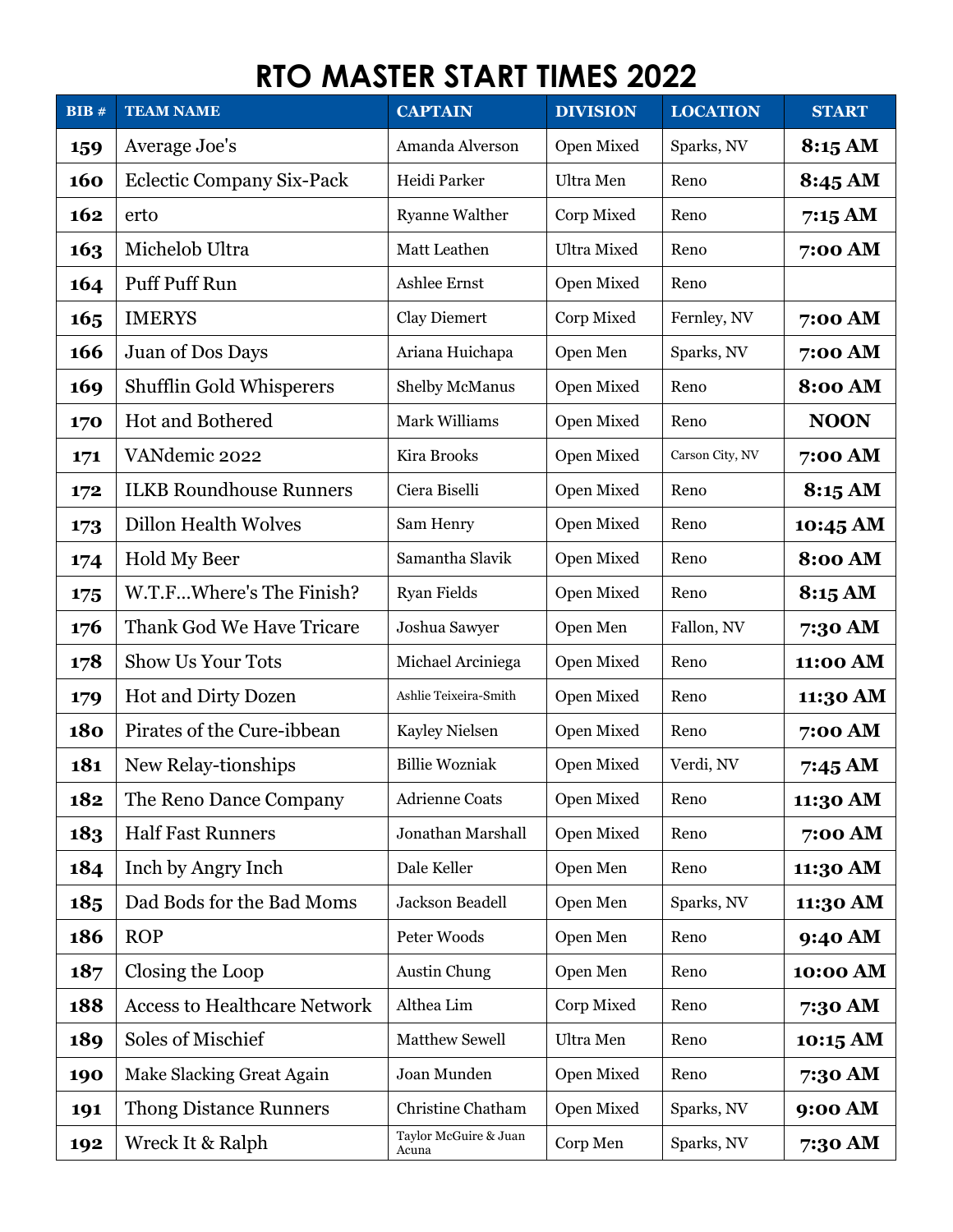| BIB# | <b>TEAM NAME</b>                            | <b>CAPTAIN</b>                                   | <b>DIVISION</b> | <b>LOCATION</b> | <b>START</b>   |
|------|---------------------------------------------|--------------------------------------------------|-----------------|-----------------|----------------|
| 193  | Not so Junior Striders                      | Jocelyn Vides                                    | Club Mixed      | Reno            | 1:00 PM        |
| 194  | <b>Emerald Babes</b>                        | <b>Tyler Satoh</b>                               | Corp Men        | Reno            | 10:45 AM       |
| 195  | <b>Redirect Athletics</b>                   | <b>Mickey Rosal</b>                              | Club Mixed      | Sparks, NV      | 10:00 AM       |
| 196  | <b>Wilderness Dadlete</b>                   | Mike Aiazzi                                      | Open Men        | Sparks, NV      | 9:00 AM        |
| 197  | <b>Rocking Currents</b>                     | Logan Smith & Bryce<br>Calvetti                  | Corp Men        | Sparks, NV      | 7:30 AM        |
| 198  | <b>Brecky's Bullets</b>                     | Tara Price                                       | Open Mixed      | Las Vegas, NV   | 7:45 AM        |
| 199  | I Just Felt Like Running                    | Travis Odonnell                                  | Open Mixed      | Fernley, NV     | 9:00 AM        |
| 200  | Where There's a Will, There's a Way         | Kristen Dorn                                     | Open Mixed      | Reno            | 9:20 AM        |
| 202  | Dirty Dozen                                 | Michele Morse                                    | Open Mixed      | Reno            | 7:00 AM        |
| 203  | The Grid                                    | Tiffany and Paul Picotte<br>& Michael Sabanovich | Open Mixed      | Fallon, NV      | 7:30 AM        |
| 204  | Holy FIT! Not Again!                        | Yifat Chen                                       | Club Women      | Reno            | 7:00 AM        |
| 205  | <b>Sacred Soles</b>                         | Winter McCloud                                   | Open Women      | Elk Grove, CA   | 7:15AM         |
| 206  | The Cell Outs (Panasonic team 2)            | Patrick Wright                                   | Corp Men        | Reno            | 7:30 AM        |
| 207  | Panasonic BT                                | Masayoshi Kikuchi                                | Corp Men        | Sparks, NV      | 10:45 AM       |
| 208  | Run That Stat! 2.0                          | Marian Fuego                                     | Open Mixed      | Reno            | 7:15AM         |
| 212  | Catus if You Can                            | Cynthia Olivo                                    | Open Mixed      | Fallon, NV      | 7:15AM         |
| 213  | Kiss My Assphault                           | Stacy Ernest & Christa<br>Ketchum                | Open Mixed      | Sparks, NV      | <b>8:00 AM</b> |
| 214  | Get in the Van, I gotta plan                | Nick Greene                                      | Open Men        | Carson City, NV | 10:15 AM       |
| 215  | All My Relaytions                           | Robert Sampson                                   | Open Mixed      | Reno            | 10:30 AM       |
| 216  | <b>SUPER PEEPS</b>                          | Stephanie Tanaka                                 | Open Mixed      | Quincy, CA      | 10:00 AM       |
| 217  | Lost Soles                                  | Natasha Mulqueen                                 | Open Mixed      | Quincy, CA      | 10:15 AM       |
| 218  | Never Get In A Van With Strangers!          | Vas Kamyshanov                                   | Open Men        | Reno            | 9:00 AM        |
| 219  | Are you not entertained?                    | <b>Randy Gabler</b>                              | Open Men        | Reno            | 10:45 AM       |
| 220  | Pirates of the Car-I-Be-In: Stranger's Vans | Emma Rider & America<br>Acevedo                  | Open Mixed      | Reno            | 7:00 AM        |
| 221  | Runnin' on Empty                            | <b>Spenser Cassinelli</b>                        | Open Men        | Reno            | 7:45 AM        |
| 222  | <b>OptumCare Heelers</b>                    | Robert Corbin                                    | Open Mixed      | Reno            | 10:30 AM       |
| 223  | <b>Make Your Momentum</b>                   | Anna Mireles                                     | Open Mixed      | Reno            | 7:15 AM        |
| 224  | When's Lunch?                               | <b>Candee Ramos</b>                              | Open Mixed      | Sparks, NV      | 7:00 AM        |
| 225  | Thicccker than a Snicker                    | Carlos Hernandez-<br>Guillen                     | Open Mixed      | Sparks, NV      | 10:15 AM       |
| 226  | Born To Be Wild                             | Danielle Rumbaugh                                | Open Mixed      | Sparks, NV      | 7:00 AM        |